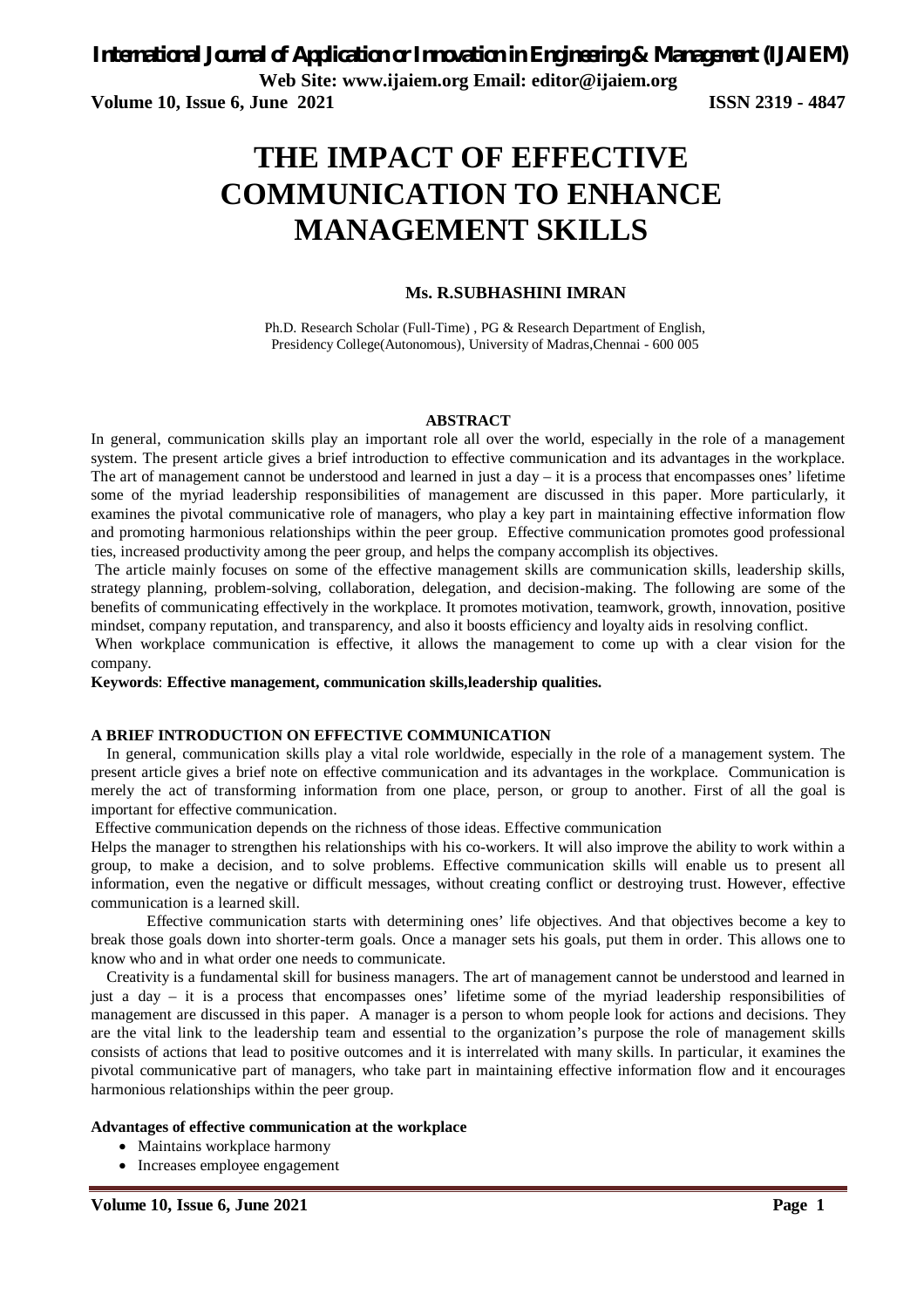## *International Journal of Application or Innovation in Engineering & Management (IJAIEM)* **Web Site: www.ijaiem.org Email: editor@ijaiem.org Volume 10, Issue 6, June 2021 ISSN 2319 - 4847**

- Boosts productivity
- Encourages innovation
- Helps manage a diverse workplace
- Improves crisis management.
- Enhances team building.
- Increases inter-departmental cooperation.

The article mainly focuses on some of the effective management skills are communication skills, leadership skills, strategy planning, problem-solving, collaboration, delegation, and decision-making.

#### **Communication skills**

Communication skills are the tools that we use to remove the barriers to effective communication.Communication is a specific aspect of the leadership and managementof an educational organization.Communication is about much more than simply exchanging information.Everyone has to communicate in a variety of situations.Communication is essential and involved four stages such as planning, organizing, leading,motivation, and evaluating. But it plays acentral role in the organizing and leading phases of the management process.



Managers have to communicate effectively in listening, speaking, reading, and writing, face-to-face and on the telephone, with superiors, subordinates, peers, and with people outside of the organization.

#### **Essential skills for communication**

- An Understanding of Different Styles
- The clarity in Your Communication
- Ability to Identify and Overcome Barriers
- Accurate Questioning Skills
- Active Listening Abilities
- Rapport Building Techniques
- Difficult Conversation Navigation Tools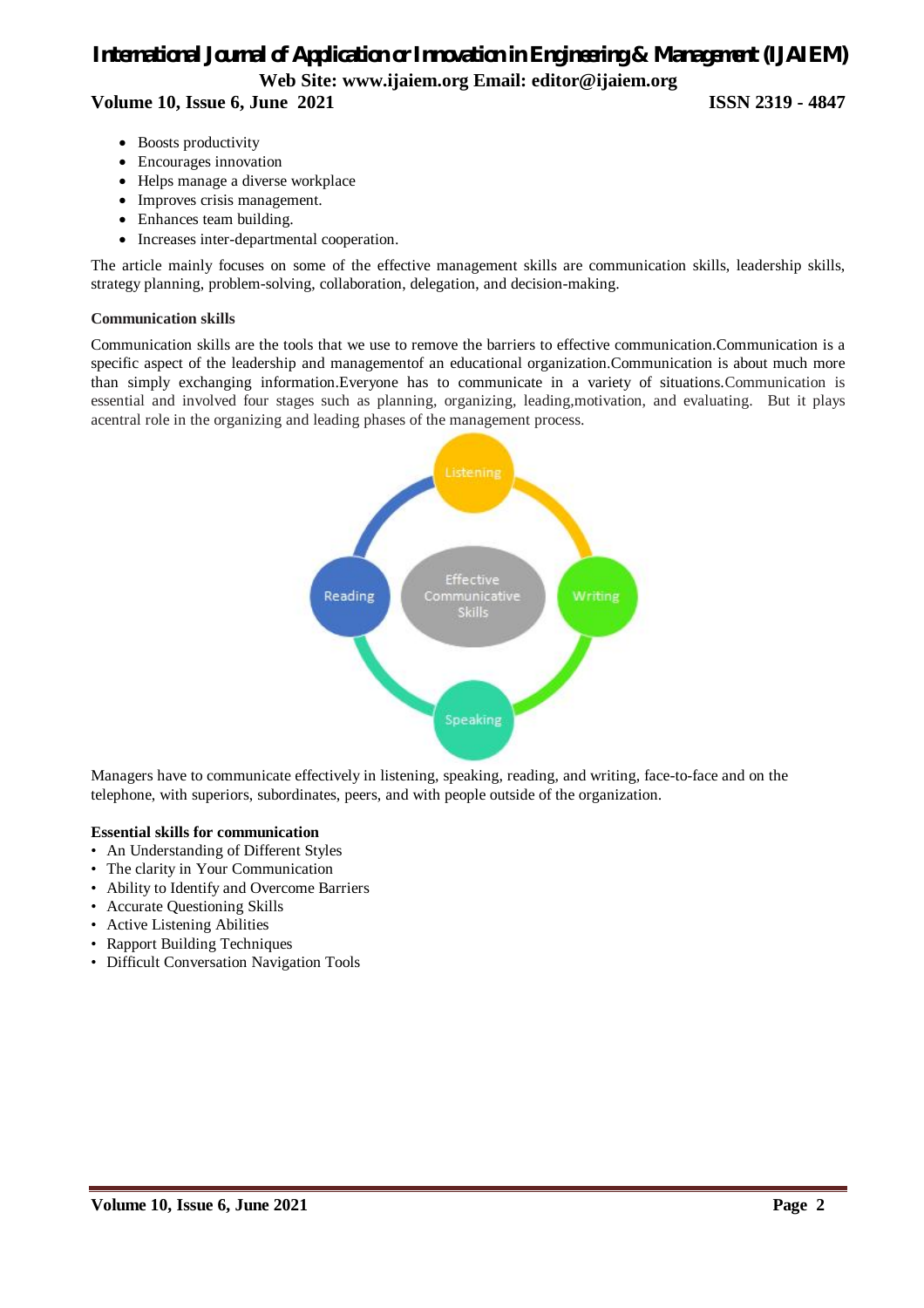### **Volume 10, Issue 6, June 2021 ISSN 2319 - 4847**



Communication takes on many different forms both verbal and non-verbal. It is important to understand both forms before one tries to communicate.

As humans, we need to sustain relationships with others to get what we think we need and want from life. To do this, we use a collection of behaviors described as communication skills. Although we use them every day in our lives, we are often unaware of how they develop and function.

. Likewise, if ones'communication isn't coherent is likely to lose ones'attention. A coherent message is logical and all the points we're trying to make are connected and pertinent to the major topic of conversation while the tone and flow of the content are consistent. While being coherent, a complete message must contain all of the relevant information; think who, what, when, where, why, and how as necessary depending on the type of message being conveyed. The most needful point of your message should be the call to action. Tell your reader or listener exactly what you want them to do and why they need to do it.



#### **Leadership skills**

A leadership team of roles and responsibilities is someone who takes the helping of the organization and the people working in it serving the organization to grow successfully and prosper. On the other hand, effective leadership creates the ability and to sustain a selection for the organization and its employees in the marketplace to make sure that the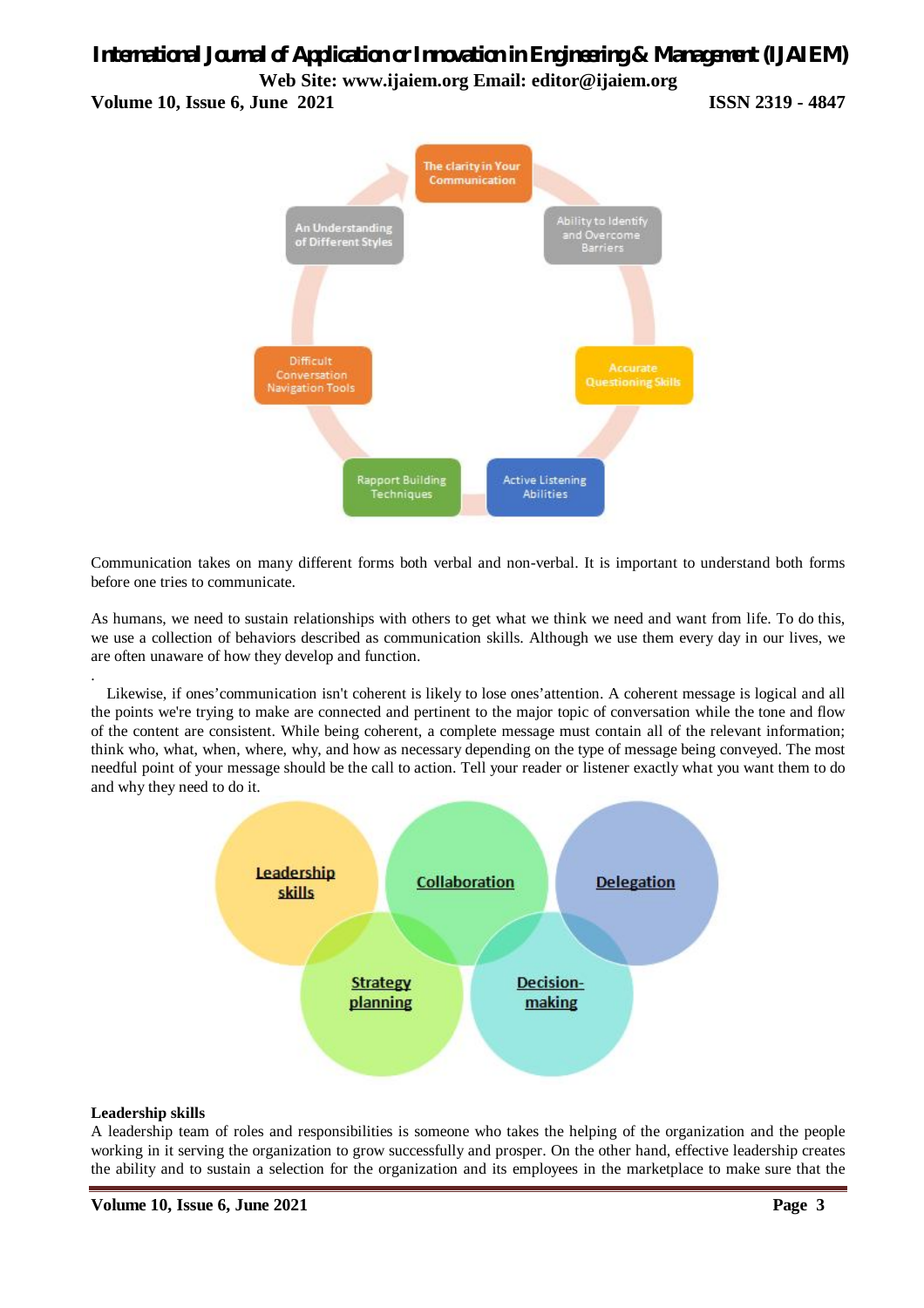### **Volume 10, Issue 6, June 2021 ISSN 2319 - 4847**

market and the competitors do not surpass this position. Not everyone is good at everything; however, everyone has leadership qualities.

An effective manager requires good leadership skills to interact with his employees. However, effective leaders can convey the message and can motivate their team, manipulate, delegate responsibilities, listening to feedback, and have the flexibility time to solve problems in an ever-changing workplace.

Hoyle suggests that the leadership strategies used to include:

- $\checkmark$  Dividing and ruling: so that power groups are minimized.
- $\checkmark$  Co-opting and displacing: so that additional forces are brought intoplay.
- $\checkmark$  Controlling information: so that groups cannot develop responsestrategies.
- $\checkmark$  Controlling meetings: so that group representatives are not allowedto dominate.

#### **Strategy planning:**

Visions become an effective means of motivation and a leadership tool that is a requirementfor strategic planning. This improves and provides self-correction for the use of internal resources and creates a platform for entrepreneurial thought and action.

#### **Stern and Stewart show four fields of application for the strategic planning of an effective management system**

- 1. **Management (planning and budgeting):** Managers should be used for the conception of strategies such as an evaluation and measurement that could be used as a basis for decisions on the objective of value orientation when committing resources
- 2. **Measurement (reporting):** Managers should be the object of both internal and external reporting since it shows all three of the basic options for increasing the business value.
- 3. **Motivation (compensation for managers):** Managers should conduct themselves as entrepreneurs and base their decisions on the same criteria that investors would make use of. The compensation system for managers should, therefore, be coupled to the, and the Corresponding levers the managers can influence within the drivers' tree should be addressed
- 4. **Mindset (cultural change):** Management variable should effect a change in the business culture toward more entrepreneurial behavior and value orientation and also support decentralized decision-making processes.

#### **Collaboration:**

Collaboration is a working practice whereby individuals work together for a common purpose to achieve business benefits. It enables individuals to work together to achieve a defined and common business purpose.

Collaboration enables employees to share knowledge, work more efficiently, and effectively.Successful collaboration requires a cooperative spirit and mutual respect.

#### **Using collaboration skills within a team may include:**

- Keeping communication open and never withholding information necessary to carry out tasks
- Reaching a consensus about goals and methods for completing projects or tasks
- Offering recognition of the contributions of others on your team, giving credit where credit is due
- Identifying obstacles and addressing problems cooperatively as they occur
- Placing group goals above personal satisfaction and/or recognition, especially if you're the leader
- Apologizing for missteps and forgiving others for mistakes; holding a grudge or sabotaging the efforts of other team members destroys collaboration

Management goals should encourage everyone involved to work together. Even if you are a team of one, you still have your support system to cheer you on to the finish line. A manager should ask for suggestions on how the supporters or co-workers, would frame the goals on the list but make sure to make the final decisions on what those goals will be. In this way, a manager can support his/her system or other team members will know exactly what will be accomplished.

#### **Decision-making:**

Decision-making and decision-making are integral to leadership and management. The taking of decisions and how they are taken are at the very heart of the leadership and management of an organization and indicate the management style adopted.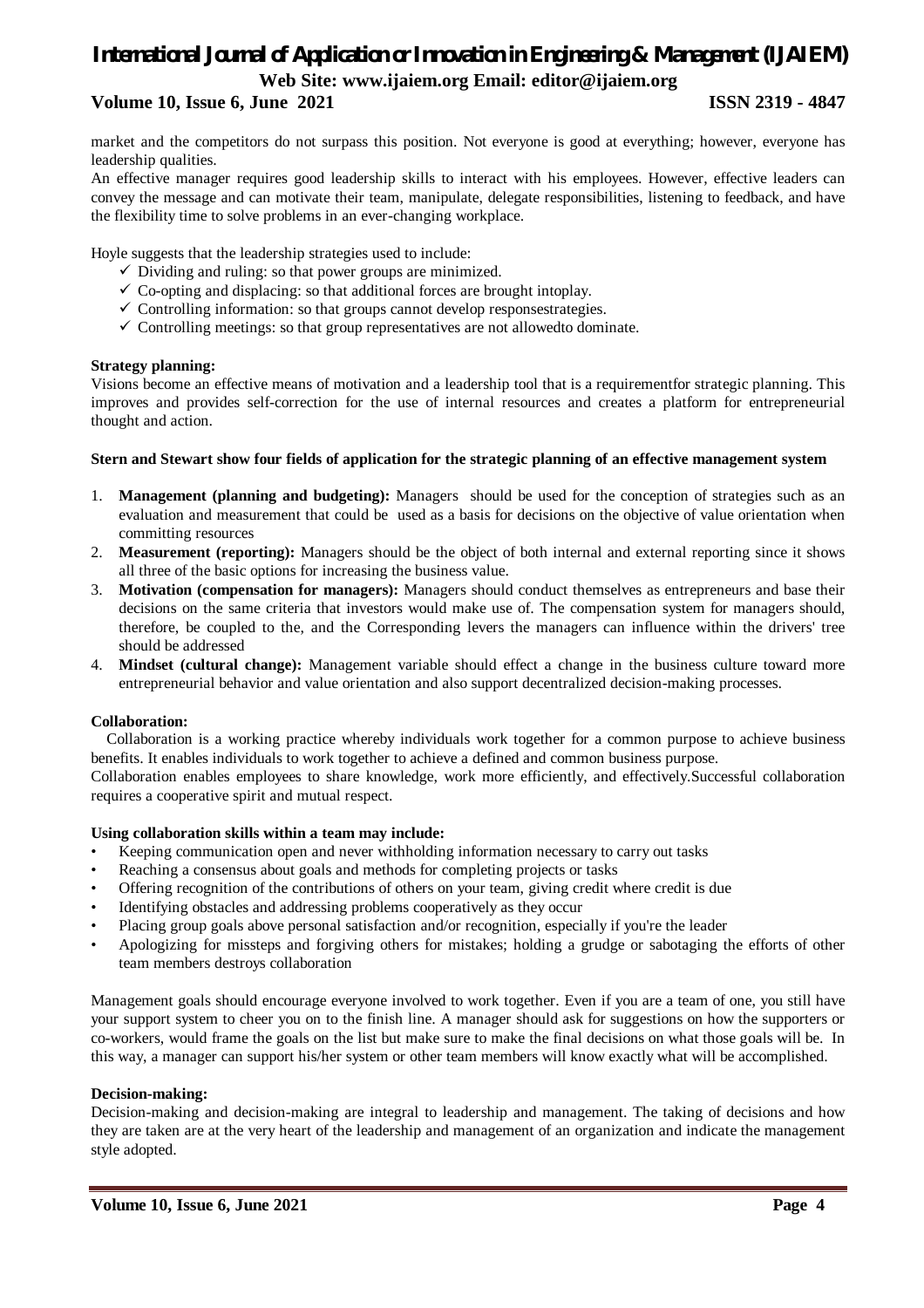### **Volume 10, Issue 6, June 2021 ISSN 2319 - 4847**

In most organizations, there will be a sharing of decision-making based on the formal or informal distribution of power and authority. Rarely, decisions may be taken through consensus, but some combination of collaboration and decisiveness on the part of leaders seems to be a compromise reached in many educational organizations.

Wildy (2004) have developed an instrument to investigate decision-making in the following three competing demands that relate to decision-making:

- 1. Accountability to education authorities, including being finally accountable for all the decisions that are made in the school.
- 2. Making decisions collaboratively while holding strong views themselves.
- 3. Making decisions collaboratively in groups even though this may not be the most efficient way of decision-making, 'wasting' the time of those involved.

#### **Delegation**

One of the most notable ways in which colleagues can be given self-deal is through delegation of responsibility. Selfactualization may well be promoted by the enhanced self-esteem that comes with a changed role, and with the understanding that others have of this. Hierarchic responsibility structures create the environment within which others perceive downward delegation to operate – strengthened by management structures.

#### **Skills that make a better delegator that involves such as:**

- Receiving feedback from employees
- Allotting resources for workers
- Evaluating employees ups & downs
- Defining expectations
- Evaluating employee performance
- Identifying measurable outcomes
- Matching the task to the right employee
- Prioritizing tasks
- Setting expectations
- Teamwork
- Time management
- Training
- Trust in employee

#### **Conclusion:**

It is clear that communication is central to organizational life, and that ineffective communication leads literally to disorganization. It is for this reason that 'Organizational communication is one of the main elements of communication that have been identified and are amenable to measurement and evaluation. Indeed, communication is now a recognized social science discipline in which a voluminous amount of literature has been published. A great deal of research and study has been carried out in the interpersonal and organizational domains and the main skills, techniques, and strategies that contribute to effective social encounters have been charted.

. The following are some of the benefits of communicating effectively in the workplace. It promotes motivation, teamwork, growth, innovation, a positive mindset, company reputation, and transparency. It also boosts efficiency and loyalty aids in resolving conflict.

When workplace communication is effective, it allows the management to come up with a clear vision for the company. Whatever the nature of the team and the interrelationships between colleagues, successful management depends upon motivation at all levels – as leaders, as followers, and as learners.

#### **References:**

- [1] "9 Effective Leadership Strategies to Guide Your Management (Skills)." EDUCBA, 11 July 2020, www.educba.com/effective-leadership-skills/.
- [2] Coleman, Marianne, and Derek Glover. Educational Leadership and Management: Developing Insights and Skills. Open University Press, 2010.
- [3] Collins, Suzan. Effective Communication: a Workbook for Social Care Workers. Jessica Kingsley, 2009.
- [4] "Communication Skills for Managers." Professional Development, www.professionaldevelopment.ie/communication-skills-for-managers.